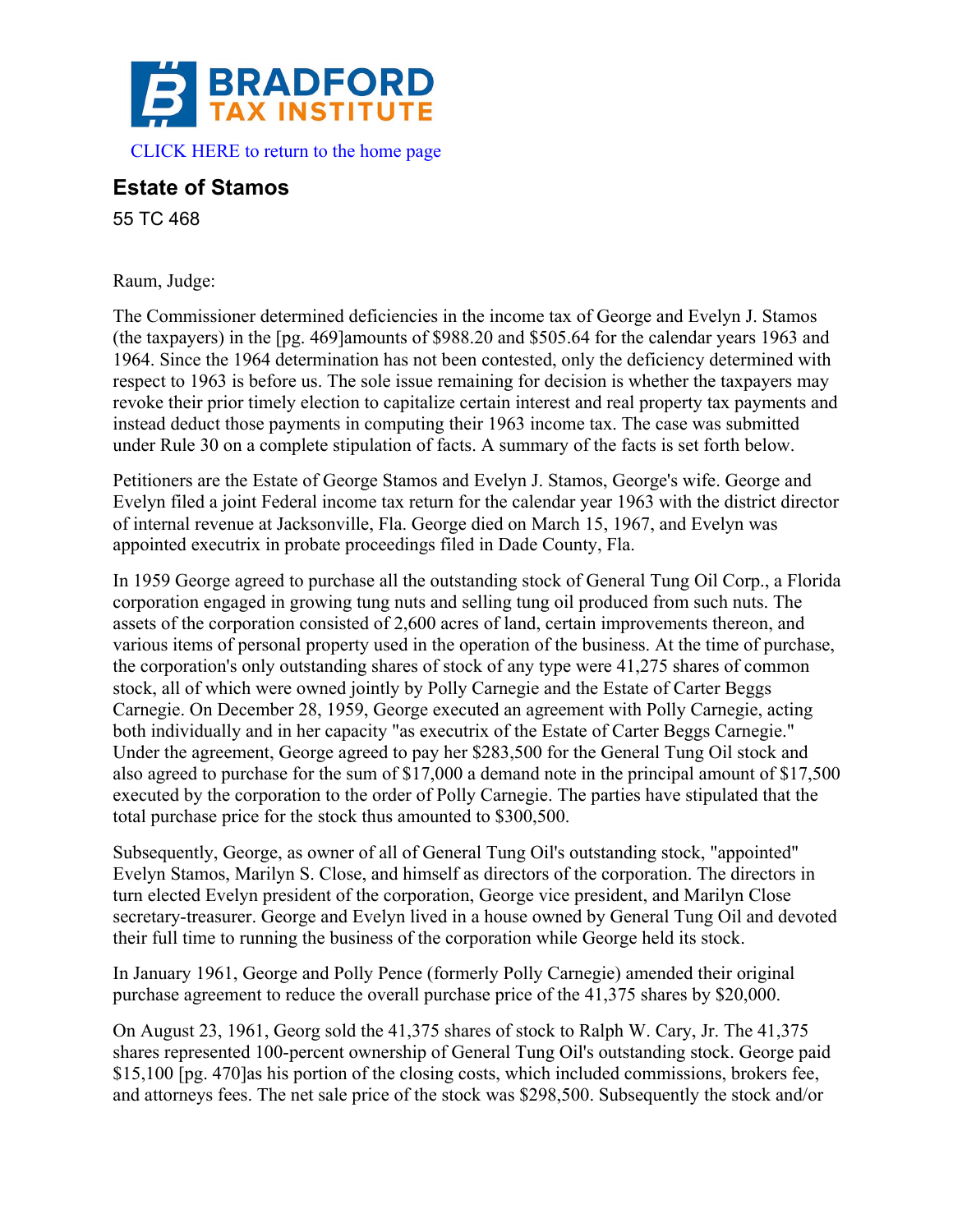the assets of the corporation were sold by Cary, and the corporation's books and records for the years 1959 through 1961 were lost or misplaced. The Commissioner's agents audited the corporation, and no records for the years during which George owned the stock could be found.

On their 1961 joint Federal income tax return, George and Evelyn (the taxpayers) reported a long-term capital loss of \$8,958.68 on the sale of the corporation's stock 1 computed as follows:

| Gross sales price           | \$320,000.00 |
|-----------------------------|--------------|
| Less: selling expense       | 15,100.00    |
|                             |              |
| Net amount realized on sale | \$304,900.00 |
| Less: cost or other basis   | 313,858.68   |
|                             |              |
| Net capital loss            | 8,958.68     |

Apart from the sale of the corporation's stock, the taxpayers had no taxable income in 1961.

In 1961 George suffered a heart attack and was unable to engage in any substantial business activity during 1962. As a result, the taxpayers had no taxable income in 1962 and did not file a return for that year.

During 1963 the taxpayers owned unimproved, unproductive real property located in Dade County, Fla., which they had mortgaged as security for several loans. During 1963 the taxpayers paid interest on those loans amounting to \$6,485 and real estate taxes on the property amounting to \$951.93. On their 1963 joint Federal income tax return, the taxpayers elected, pursuant to section 266, I.R.C. 1954, 2 and in accordance with the regulations promulgated thereunder, to capitalize the interest and real estate taxes rather than deduct them immediately. On their return the taxpayers also reported a net long-term capital gain of \$14,599 and a net short-term capital loss of \$8,223.57. The latter figure was based in part upon a purported capital loss carryover of \$8,958.68 which the taxpayers regarded as available to them as a result of the loss which they had reported on the sale of their General Tung Oil stock in 1961. They consequently reported net taxable capital gain in the amount of \$3,187.71 (i.e., 50 percent of the excess of the net long-term capital gain over the reported net short-term capital loss). After claiming a number of [pg. 471]deductions and exemptions, the taxpayers reported that they had no taxable income in 1963 3 -notwithstanding the fact that they had elected to capitalize, rather than deduct, the interest and real estate taxes on the unimproved and unproductive land.

Upon audit of the taxpayers' joint returns for the years 1961, 1963, and 1964, the Commissioner's agents questioned the loss claimed on the sale of the General Tung Oil stock in 1961, and asked the taxpayers to substantiate the adjusted basis in the stock which they had reported on their 1961 return. The taxpayers contended that George had contributed additional capital to the corporation, in excess of that required by the agreement with Polly Carnegie and the amendment thereto, and that such contributions had increased his basis in the stock. However, the taxpayers stated that because of the passage of time, George's poor health at the time of the transaction, and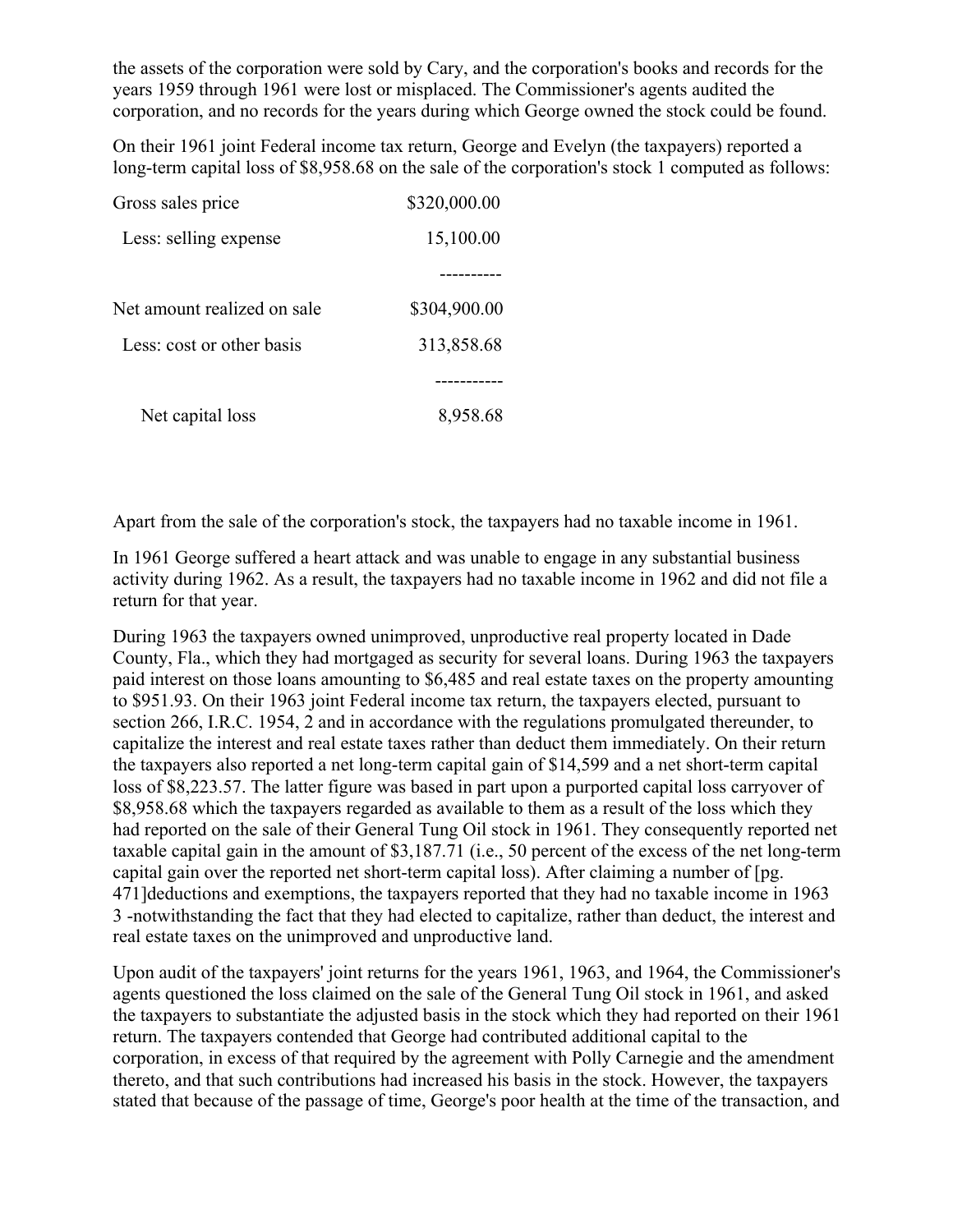the unavailability of corporate and personal records, they were unable to substantiate the alleged capital contributions. During their examination of the taxpayers' returns, the Commissioner's agents also discovered that the actual net sale price of the General Tung Oil stock was \$298,500 and not \$320,000, as the taxpayers had reported. 4 As a result of the foregoing adjustments to the stock's basis and sale price, the Commissioner adjusted the taxpayers' taxable income in 1961 to reflect a long-term capital gain from the sale of the General Tung Oil stock in the amount of \$2,450, rather than the loss which the taxpayers had reported. As a consequence of other adjustments, however, the taxpayers had no taxable income in 1961, and no deficiency was determined for that year. The taxpayers waived protest and accepted the adjustments made for 1961, with the result that there was no net capital loss to be carried over to subsequent years. Consequently, the Commissioner disallowed the capital loss carryover deduction which the taxpayers had claimed on their 1963 return and increased their taxable capital gain in 1963 from \$3,187.71 to \$8,034.61. Together with other adjustments made by the Commissioner 5 the upward revision in taxable capital gain increased their taxable income from a reported loss of \$1.26 to taxable income of \$4,855.48, which in turn resulted in a deficiency of \$988.20. As a consequence of[pg. 472] the Commissioner's determination that they had taxable income in 1963, the taxpayers claimed the right to revoke the election made in their 1963 return to capitalize interest and taxes on unimproved and unproductive land and instead deduct those payments in computing their 1963 income tax. The Commissioner denied their request and issued a statutory notice of deficiency to the taxpayers.

Section 266 provides that a taxpayer may elect, pursuant to regulations prescribed by the Secretary or his delegate, to treat certain taxes and carrying charges, which would otherwise be currently deductible, as capital expenditures. On their income tax return for 1963, the taxpayers elected to capitalize certain tax and interest payments in accordance with section 266 and the regulations promulgated thereunder. When it subsequently became apparent that the Commissioner would disallow a capital loss carryover deduction claimed on their 1963 return and thereby increase their taxable income for that year, the taxpayers attempted to revoke their election to capitalize the expenditures and instead deduct those payments in computing their taxable income for 1963.

Both section 266 and the regulations promulgated under it provide that expenditures which a taxpayer has elected to capitalize may not be deducted. See Income Tax Regs., sec. 1.266-1(a). Although neither the statute nor the regulations directly address the question whether, or under what circumstances, an election to capitalize may be revoked, the regulations do state that an election under section 266 must be made by filing a statement with the taxpayer's original return, Income Tax Regs., sec.  $1.266-1(c)(3)$ , and that an election to capitalize tax and interest payments made with respect to unimproved and unproductive real property is effective for the year for which it is made. Income Ta0x Regs., sec. 1.266-1(c)(2)(i). Moreover, it was held in Parkland Place Co. v. United States, 248 F. Supp. 974, 976-977 (N.D. Tex.), affirmed on a related issue 354 F. 2d 916 (C.A. 5) (adopting the District Court's opinion as its own), that a taxpayer was not entitled to deduct certain interest expenditures which it had previously elected to capitalize under section 266. The binding effect of a timely election under section 266 was also emphasized in Kentucky Utilities Co. v. Glenn, 394 F. 2d 631, 633-635 (C.A. 6). There the Sixth Circuit held that a taxpayer which had capitalized certain tax payments on its original return could not subsequently deduct such payments on an amended return, even though it had not filed a formal statement of election with its original return. 6 The court stated ( 394 F. 2d at 634):

the language of the Regulation requires the taxpayer to exercise the option granted "by filing with the original return a statement for that year " listing the [pg. 473] items he wishes to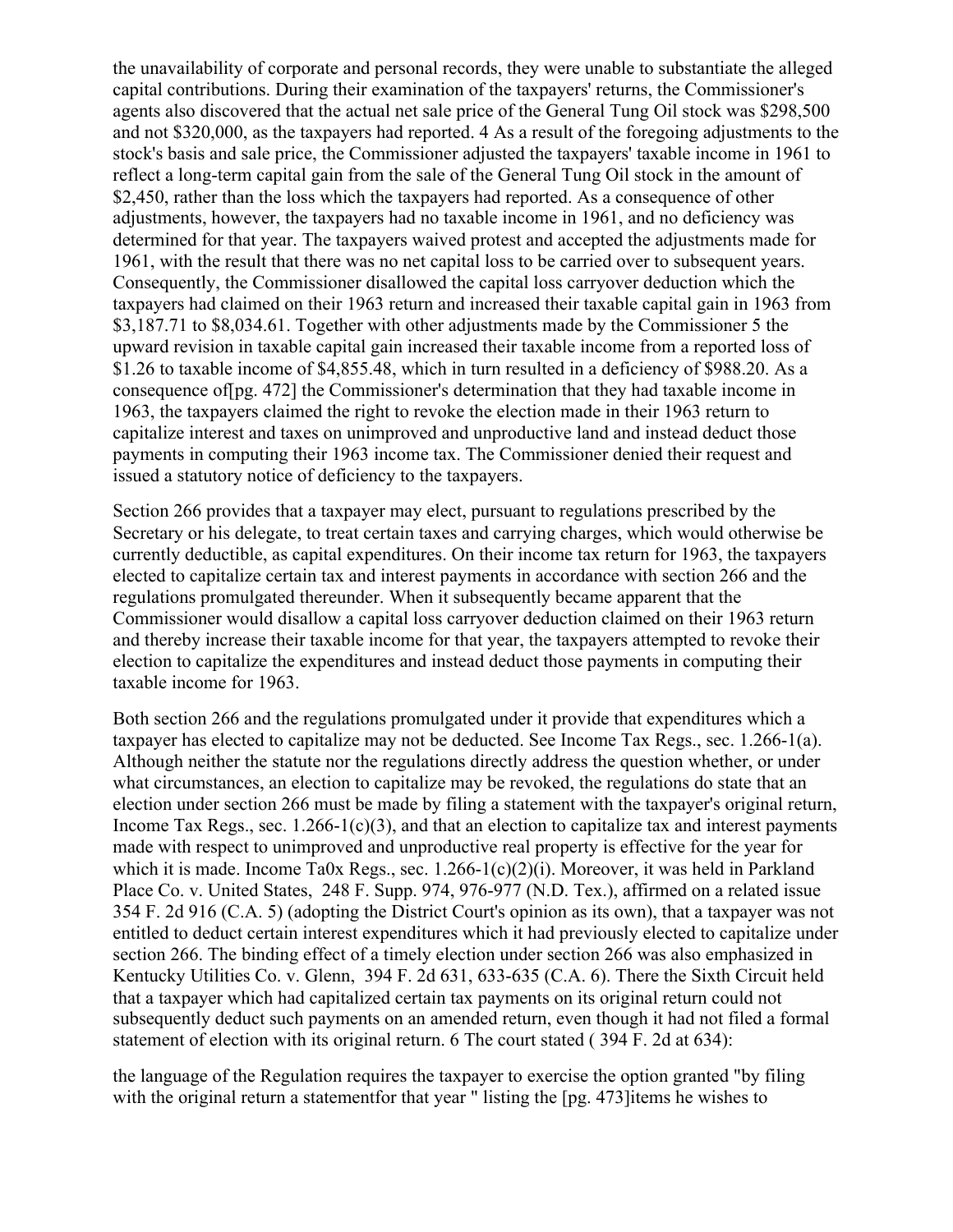capitalize. We believe this language was designed to prohibit delay in the exercise of the option and to prohibit the withholding of any statement so as to permit the later exercise of the option.

Parkland Place Co., supra, and Kentucky Utilities Co., supra, are consistent with a large body of case law upholding the binding effect of elections made under other provisions of the Code. The Supreme Court's decision in Pacific National Co. v.Welch , 304 U.S. 191, is often regarded as the fundamental authority for the development of this law. There a taxpayer originally reported its profit from the sale of certain lots under the "deferred payment method," thereby subjecting its entire gain to immediate taxation. Two years later the taxpayer filed a claim for a refund on the ground that the profit should have been reported on the installment method. In rejecting the taxpayer's claim and holding his original election binding, the Supreme Court stated (304 U.S. at 194):

Change from one method to the other, as petitioner seeks, would require recomputation and readjustment of tax liability for subsequent years and impose burdensome uncertainties upon the administration of the revenue laws. It would operate to enlarge the statutory period for filing returns, section 53(a), to include the period allowed for recovering overpayments, section 322(b). There is nothing to suggest that Congress intended to permit a taxpayer, after expiration of the time within which return is to be made, to have his tax liability computed and settled according to the other method. \*\*\*

A like result was reached in the companion case of United States v. Kaplan, 304 U.S. 195.

Moreover, several years later in J. E. Riley Investment Co., 311 U.S. 55, the Supreme Court held that even though the taxpayer there had been unaware of the law permitting him to elect percentage depletion when he filed his original return, his failure to make the election was binding. The Court stated (311 U.S. at 58-59):

That opportunity was afforded as a matter of legislative grace; the election had to be made in the manner and in the time prescribed by Congress. The offer was liberal. But the method of its acceptance was restricted. The offer permitted an election only in an original return or in a timely amendment. An amendment for the purposes of  $\S$  114(b)(4) would be timely only if filed within the period provided by the statute for filing the original return. No other time limitation would have statutory sanction. To extend the time beyond the limits prescribed in the Act is a legislative not a judicial function.

Strong practical considerations support this position.

If petitioner's view were adopted, taxpayers with the benefit of hindsight could shift from one basis of depletion to another in light of developments subsequent to their original choice. It seems clear that Congress provided that the election must be made once and for all in the first return in order to avoid any such shifts. And to require the administrative branch to extend the time for filing on a showing of cause for delay would be to vest in it discretion which the Congress did not see fit to delegate.[pg. 474]

Petitioner urges that this result will produce a hardship here. It stresses the fact that it had no actual knowledge of the new opportunity afforded it by § 114(b)(4) of the 1934 Act and that equitable considerations should therefore govern. That may be the basis for an appeal to Congress in amelioration of the strictness of that section. But it is no ground for relief by the courts from the rigors of the statutory choice which Congress has provided.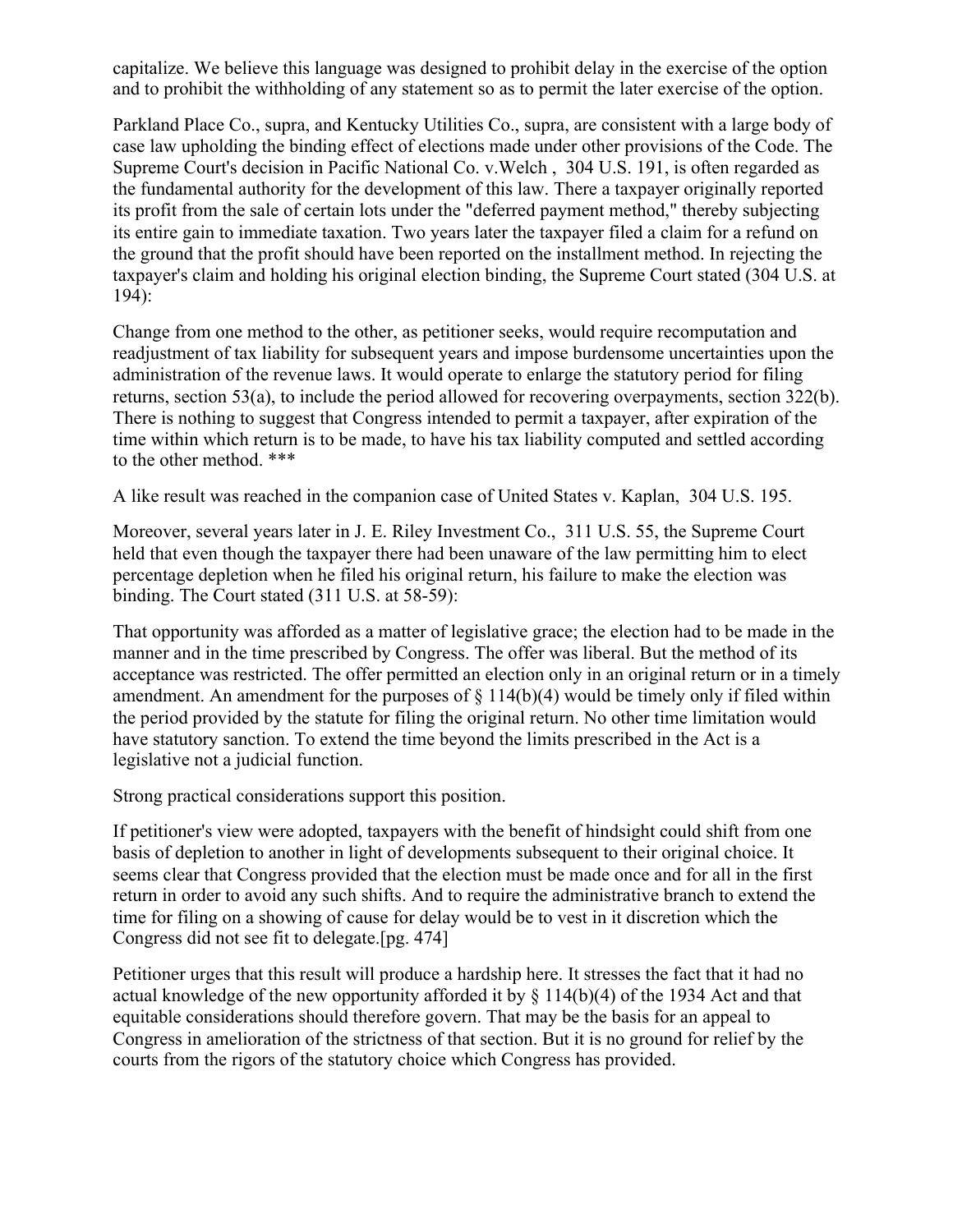The principles applied in the Supreme Court's rulings inPacific National Co., supra , and J. E. Riley Investment Co., supra, have enjoyed widespread application. Oversight, poor judgment, ignorance of the law, misunderstanding of the law, unawareness of the tax consequences of making an election, miscalculation, and unexpected subsequent events have all been held insufficient to mitigate the binding effect of elections made under a variety of provisions of the Code. Camiel Thorrez, 31 T.C. 655, 668, affirmed 272 F. 2d 945 (C.A. 6); Burke & Herbert Bank & Trust Co., 10 T.C. 1007, 1009. See, e.g.,Lebolt & Co. v. United States, 67 Ct. Cl. 422; Rose v.Grant , 39 F. 2d 340 (C.A. 5); Lamb v. Smith, 183 F. 2d 938, 943 (C.A. 3); Keller v.Commissioner , 180 F. 2d 707, 710 (C.A. 10); Marks v.United States , 98 F. 2d 564, 567 (C.A. 2) certiorari denied 305 U.S. 652; Binder v. Welch, 107 F. 2d 812 (C.A. 9);Raymond v. United States, 269 F. 2d 181, 183-184 (C.A. 6); Boone County Coal Corp. v. United States, 121 F. 2d 988 (C.A. 4); Jacobs v. Commissioner, 224 F. 2d 412, 414 (C.A. 9), affirming 21 T.C. 165;W. A. Ireland , 32 T.C. 994, 997-998; Samuel Pollack, 47 T.C. 92, 111-113, affirmed on another issue 392 F. 2d 409 (C.A. 5); Frank T. Shull, 30 T.C. 821, 828-830, affirmed on this issue 271 F. 2d 447 (C.A. 4); Sylvia S. Strauss, 33 B.T.A. 855, affirmed 87 F. 2d 1018 (C.A. 2); Albert Vischia, 26 T.C. 1027; Rosenfield v. United States, 156 F. Supp. 780 (E.D. Pa.), affirmed per curiam 254 F. 2d 940 (C.A. 3), certiorari denied 358 U.S. 833, Estate of Richard R. Wilbur, 43 T.C. 322, 329-331; National Western Life Ins. Co., 54 T.C. 33, 39.

Petitioners, however, seek to distinguish Pacific National Co., supra, and J. E. Riley Investment Co., supra, on the ground that one problem which the Supreme Court envisioned in those cases, "recomputation and readjustment of tax liability for subsequent years," is not presented herein. The Commissioner's position with respect to this contention is unclear. In his answer and opening brief, the Commissioner admitted that there were no tax returns for other years which would be affected if the taxpayers were permitted to revoke their original election. On the other hand, in his reply brief, the Commissioner stated that "the attempted revocation of the election may affect a future year if the property is sold, notwithstanding the fact that respondent's answer admitted that no returns will be affected, since said return might not yet be filed and since it is not clear that such return will definitely be affected."

We think it unnecessary to decide whether subsequent returns "will" [pg. 475] or "may" be affected. The readjustment of tax liability for subsequent years was only one of the reasons given by the Supreme Court in support of its decisions. Even where only 1 taxable year is affected by revocation of an election, the "burdensome uncertainties upon the administration of the revenue laws" contemplated by the Court may remain. We think, therefore, that the distinction urged by petitioners does not in itself remove this case from the thrust of Pacific National andJ.E. Riley.

Petitioners urge that since the taxpayer's initial election was based upon a material mistake of fact, they should not be bound by it. They contend that the taxpayers' election to capitalize the tax and interest payments in 1963 was based upon their assumption that a capital loss carryover deduction was available to them which would have left them with no taxable income for that year-without deducting the interest and tax payments now in question. As a result, petitioners argue, the taxpayers had no meaningful election to make, since immediate deduction of the tax and interest payments would have left the taxpayers with an excess of deductions which could not have benefited them currently or in the future. See sec. 172(d)(4), I.R.C. 1954; 7 cf. National Western Life Ins. Co., 54 T.C. 33, 39. Petitioners rely on Meyer's Estate v. Commissioner, 200 F. 2d 592 (C.A. 5), reversing 15 T.C. 850. There the stockholders of a corporation elected to have their gain on liquidation of the corporation taxed in the "alternate manner" provided by section 112(b) (7), I.R.C. 1939, 8 rather than taxed immediately at capital gain rates. The election was made in good faith reliance on an erroneous earned surplus figure reported on the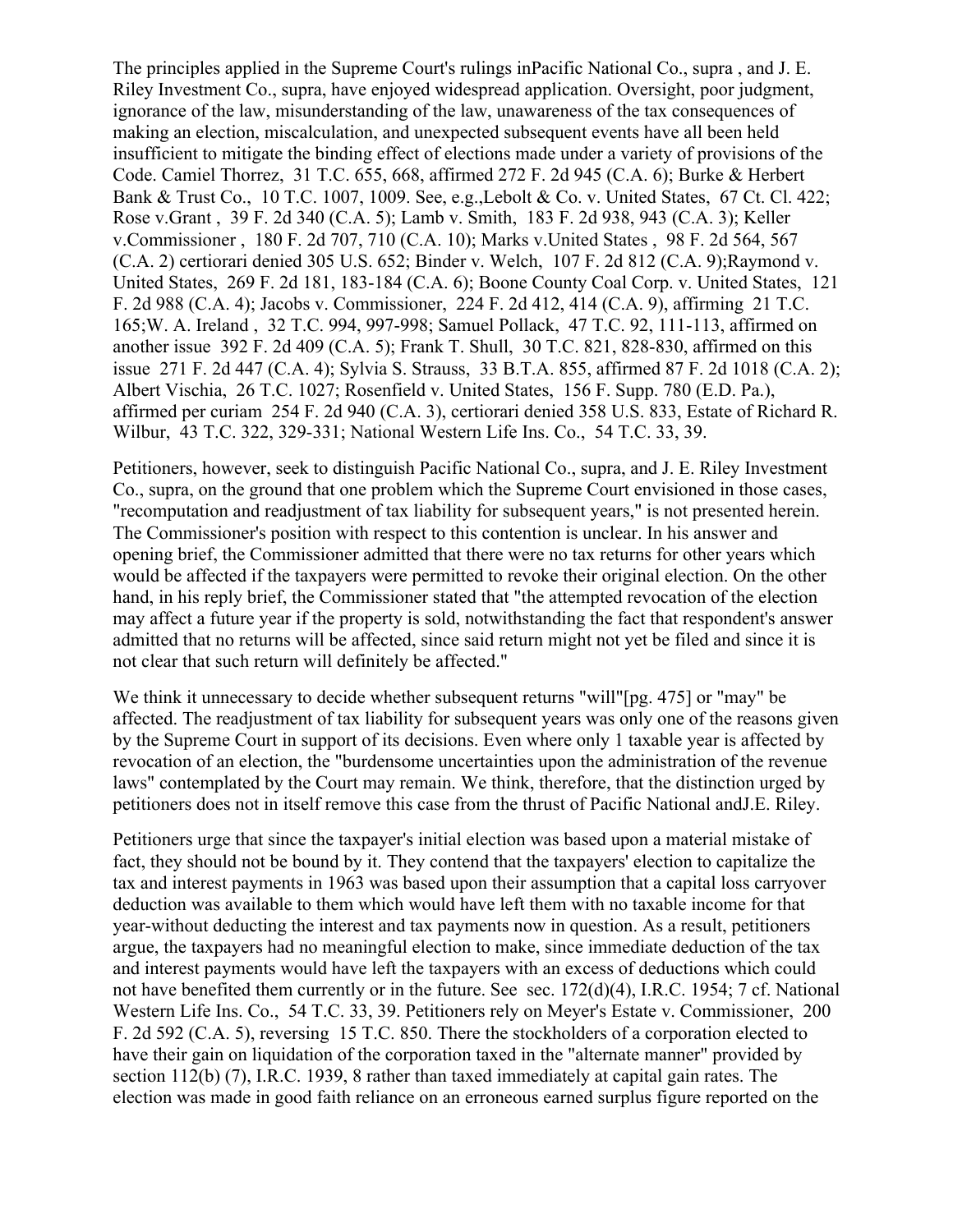corporation's books. When the Commissioner determined that the corporation's actual earned surplus was nearly \$1 million greater than the figure reported on the corporation's books, the stockholders attempted to revoke their original election and elect instead to have their gain taxed at capital gain rates. The Court of Appeals granted the stockholders' request on the ground that the initial election had been made on the basis of a material mistake of fact, i.e., the erroneous earned surplus figure.

We think that petitioners' reliance on Meyer's Estate is misplaced. [pg. 476]The record simply does not support their assertion that the taxpayers' election here was made in reliance upon a material mistake of fact. Meyer's Estate has often been distinguished on the ground that the taxpayers there made a material mistake of fact, and not a mistake of law. See, e.g., Raymond v. United States, 269 F. 2d 181 (C.A. 6); Estate of E. P. Lamberth, 31 T.C. 302, 312-314; Frank T. Shull, 30 T.C. 821, 829, affirmed 271 F. 2d 447 (C.A. 4); Louis Pizitz Dry Goods Co. v.Deal, 112 F. Supp. 184, 187 (N.D. Ala.), affirmed 208 F. 2d 724 (C.A. 5); cf. House-O-Lite Corp., 24 T.C. 720, 722. Other decisions holding elections to be irrevocable have expressly noted that it had not been established that the election in issue had been based upon a material mistake of fact. See, e.g., Kentucky Utilities Co. v.Glenn, 394 F. 2d 631, 635 (C.A. 6); Estate of Richard R. Wilbur, 43 T.C. 322, 329; Burke & Herbert Bank & Trust Co., 10 T.C. 1007, 1008-1009. See alsoLamb v. Smith, 183 F. 2d 938, 943 (C.A. 3).

Here the taxpayers capitalized their tax and interest payments apparently because they thought that, as the result of a "loss" which they had sustained in 1961 on the sale of stock and the capital loss carryover deduction which the "loss" had generated, current deduction of the tax and interest payments would not be of value ot them. The 1961 "loss" was disallowed, because the taxpayers could not establish the basis in the stock which they had reported when they claimed the loss in 1961. However, petitioners have utterly failed to explain the taxpayers' inability to establish the basis which they had originally reported. The explanation may be a mistake of law, a mistake of fact, or something quite different. Indeed, the parties' stipulation of facts suggests that in reporting the basis, the taxpayers made no mistake at all. It provides:

Respondent's agents requested \*\*\* [the taxpayers] to submit some evidence to substantiate the adjusted basis in the stock as shown on the return. \*\*\* [The taxpayers] contended that Mr. Stamos contributed additional capital to the corporation which increased his basis in the stock. However, \*\*\* [the taxpayers] were unable to produce any substantiating data with respect to the alleged capital contributions. \*\*\* [The taxpayers] stated that due to the passage of time, conditions of health of the taxpayer (Mr. Stamos) at the time of the transaction, and the unavailability of corporation and personal records, \*\*\* [the taxpayers] were unable to substantiate the [increase in] basis of the stock \*\*\*

In any event, there is insufficient evidence to support a finding that the election was based upon a material mistake of fact. The burden of proof is on the petitioners, and they have failed to carry it. 9 [pg. 477]

Meyer's Estate, supra, is distinguishable from the case presented on still other grounds. There the mistake of fact made by the taxpayers related to the earnings and profits of the liquidating corporation. Under the terms of section 112(b) (7), I.R.C. 1939, the Code provision authorizing the taxpayers' election in that case, the amount of earnings and profits of the liquidating corporation was inextricably involved in the subject matter of the taxpayers' election. Here, on the other hand, the taxpayers' alleged mistake did not relate to any operative term under section 266 and the regulations, or to the objects of the election: the tax and interest payments. The taxpayers' alleged mistake related to the overall tax consequences of their election, and not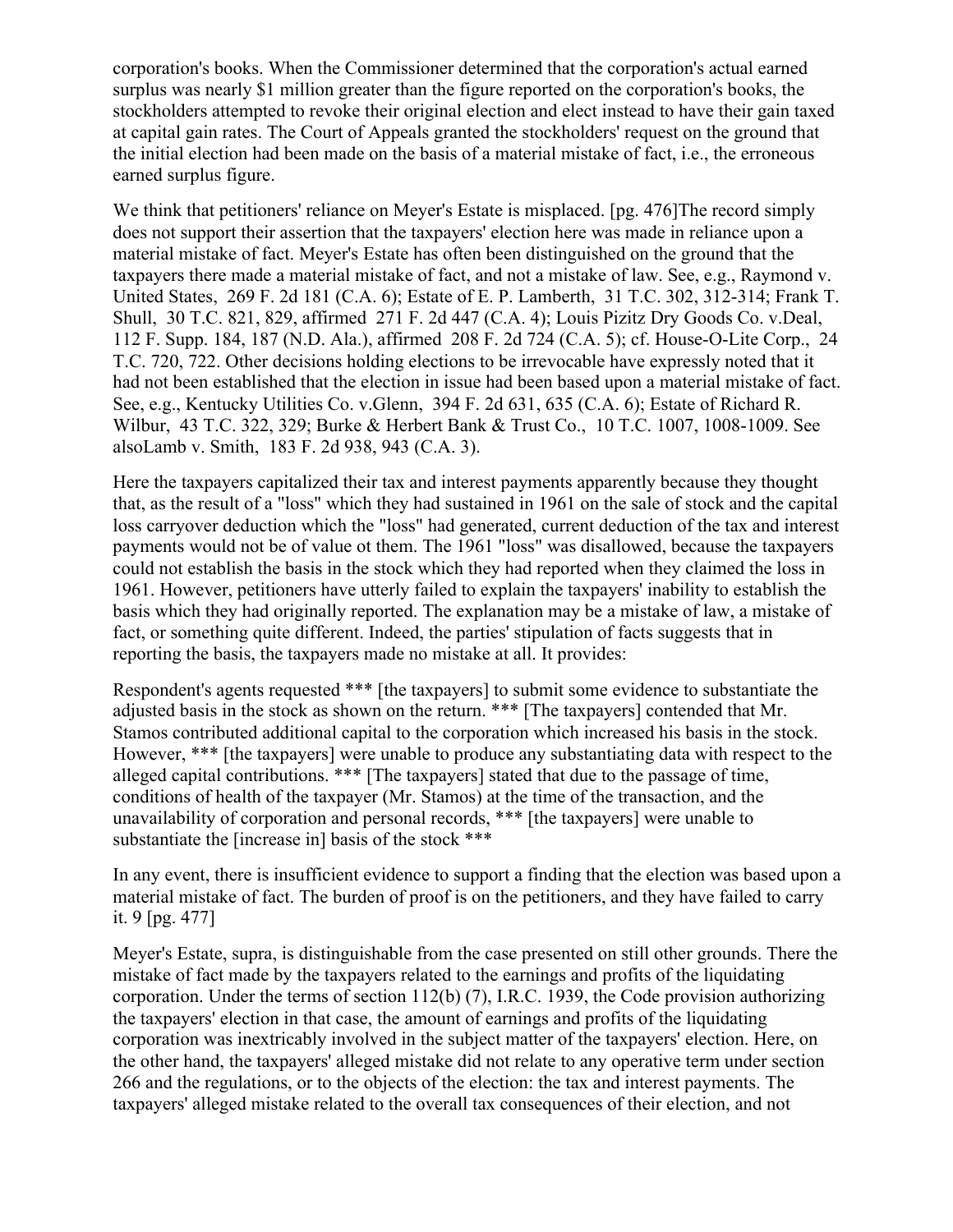directly to the election itself. The alleged mistake here involved the determination of gain or loss upon the 1961 sale of certain stock-a matter having no connection whatever with the capitalization or expensing of 1963 carrying charges in respect of some unproductive real estate. We think that such a mistake of fact, if any, is too remote from the election to be considered "material" as that term was used in Meyer's Estate. In making an election under the Code, a taxpayer may take into account a variety of factors which influence his overall financial condition.

To allow an election to be revoked if made on the basis of a mistake made with regard to one such factor would, at least in the circumstances presented here, involve undesirable speculation. For instance, on their 1963 return, the taxpayers claimed a deduction of \$343.78 as an interest expense, wholly unrelated to the capitalized interest item here in controversy. The Commissioner subsequently disallowed the claimed \$343.78 deduction "because it has not been established that the amount \*\*\* was expended for the purpose designated." That determination has not been contested, and we cannot be certain what the taxpayers would have done with regard to their election if they had not claimed the interest deduction initially. To be sure, the amount of the disallowed deduction was comparatively small and it possibly would not have played too significant a part in the exercise of judgment as to whether the carrying charges on the unproductive real estate should be expensed or capitalized. Nevertheless, it is not difficult to imagine a closer case to demonstrate more clearly that it would be unwise to engage in any such speculative inquiry.

We conclude that Meyer's Estate is inapposite, 10 and that this case is governed by Pacific National Co. v.Welch, supra, and its progeny. The taxpayers' original election to capitalize tax and interest payments may not be revoked. Cf.Kehoe-Berge Coal Co. v. Commissioner,[pg. 478] 117 F. 2d 439, 40 (C.A. 3); National Western Life Ins. Co., 54 T.C. 33, 38-40.

Reviewed by the Court.

Decision will be entered for the respondent.

## Withey, J., dissenting:

I agree with the majority that Meyer's Estate v.Commissioner, 200 F. 2d 592 (C.A. 5), reversing 15 T.C. 850, is distinguishable from this case. However, I do not think that the distinguishing factors are those which will affect the decision of the Court of Appeals for the Fifth Circuit should this case be appealed thereto. Regardless of whether or not taxpayer's mistake here was a material mistake of fact, it seems to me that court will decide that it was a material mistake of fact, and there being no regulatory prohibition in this case against a late election, as there was in Meyer, in my opinion the Fifth Circuit on appeal would find no difficulty in permitting this taxpayer to change his election. For that reason we are bound by Jack E. Golsen, 54 T.C. 742, and should therefore decide the case for the taxpayer to avoid an unnecessary appeal.

1 The taxpayers reported the sale of 82,750 shares of General Tung Oil stock. However, the parties have stipulated that the number of shares sold was 41,375.

2 SEC. 266. CARRYING CHARGES.